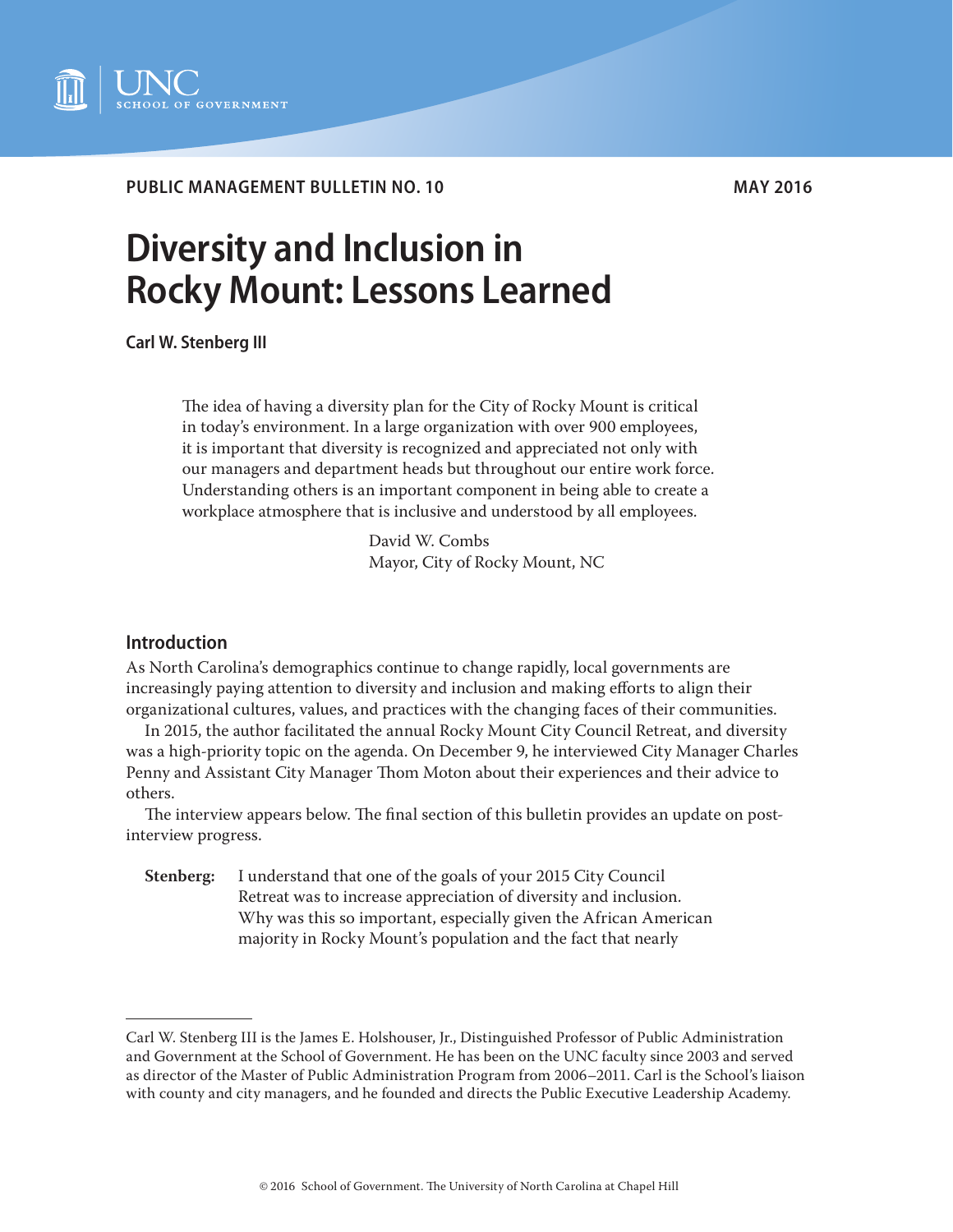half of the members of the city council and the management team are persons of color?

**Penny:** The interest in diversity and inclusion dates back many years. Council members talked about the importance of diversity and approved my recommendation that a plan be developed for the city government.

> In 2014, we entered into a \$60,000 contract with VISIONS, Inc., for diversity training for the city's leadership team (department directors, city clerk, city manager, city manager direct reports, and assistant city managers). VISIONS was founded in Rocky Mount by Angela Bryant; Valerie Batts, PhD; Ida Dew Hickerson; and John Capitman, PhD. They work all over the United States and abroad. The city's entire leadership team composition had changed substantially at the time the diversity training discussion began.

Diversity means different things to different people, and we needed to understand more about what it is. Most people think about diversity as black and white, but we learned that diversity is a lot more. We embarked on the journey of developing a common language or shared terminology to facilitate effective diversity and inclusion conversations.

**Stenberg:** What approaches did VISIONS use?

**Penny:** VISIONS gave the city staff a number of articles to read before the first of several two-day training sessions with the leadership team. VISIONS also conducted focus groups involving about 110 employees and shared their feedback with the leadership team and the mayor and city council members.

> One interesting revelation from the focus groups was how some female employees felt about their work environment and their interactions with male employees. VISIONS met with council members and gave them feedback—not as a whole, but in groups of two and three.

> The council member groups were also divided by race; the facilitator who met with the African American council members was African American, and the facilitator who met with the white council members was white. It was important for the council members to understand the need for their support and for them to model the skills senior management was learning.

The mayor pro tem felt that it was important to reinforce the diversity and inclusion training and that the council members needed more exposure, so VISIONS conducted a four-hour workshop session on diversity at the 2015 retreat.

*Diversity means different things to different people, and we needed to understand more about what it is. Most people think about diversity as black and white, but we learned that diversity is a lot more.*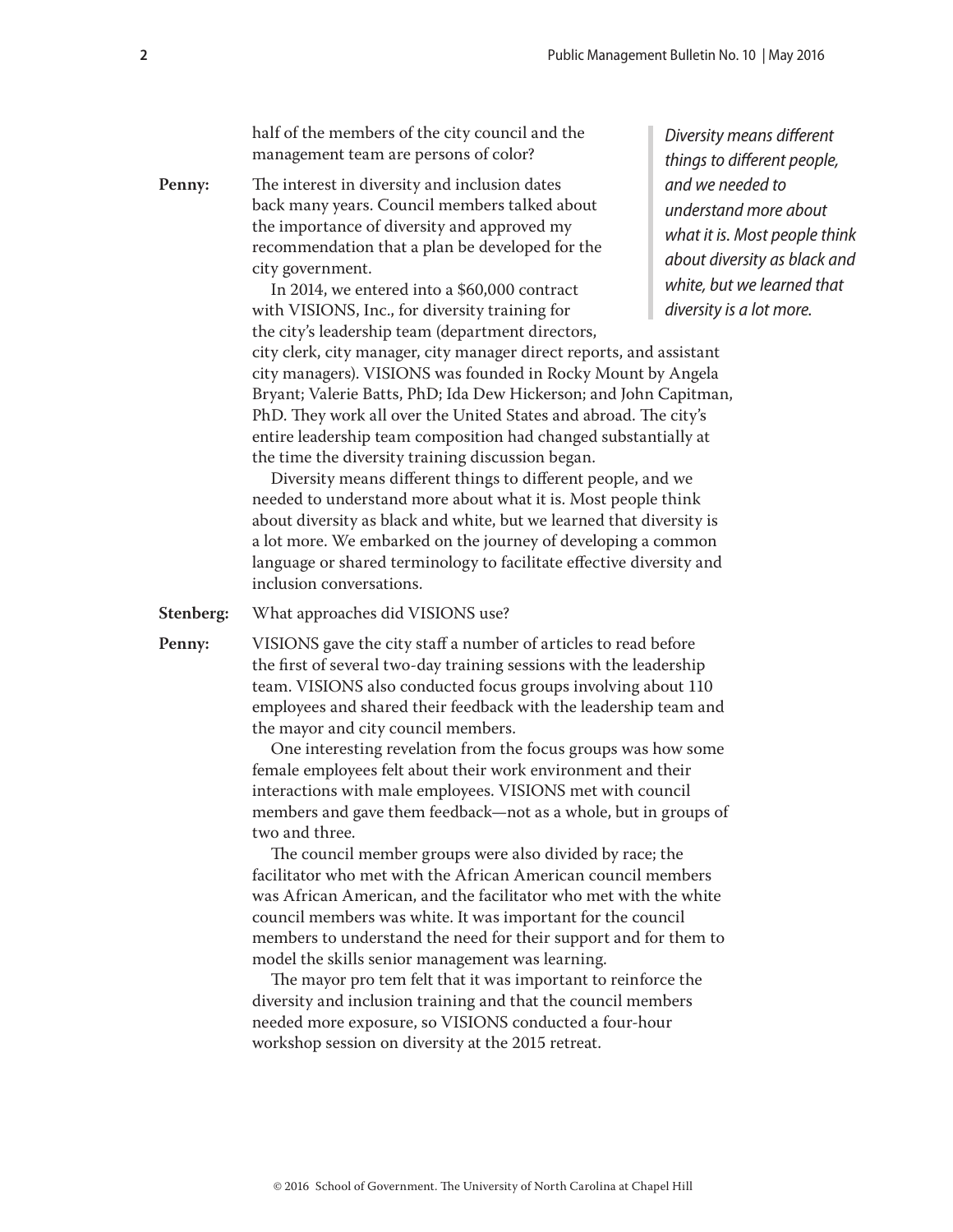- **Stenberg:** Can you give an example of one of the skills that VISIONS worked on with staff and council members?
- **Penny:** VISIONS advised that there are certain ground rules—like "no shaming and blaming"—that you have to own your experiences and views. For example, when you start talking about diversity, there could be an 800-pound gorilla in the room; if you go back in history, it could be really insensitive and you could make someone feel really bad and shut them down.

VISIONS advises participants to own their experiences and to exercise self-focus when describing situations. For example, as a male and a person of color, if I am sharing an experience with others about being in an environment with people possessing different backgrounds than my own, I should state my feelings as my own and not attribute my feelings to the collective "we."

In management, people always talk about "we," but we learned that in this situation you can't use "we." Instead, use "I," to take ownership.

**Moton:** The topics of diversity and inclusion really open the conversation beyond race. The employee focus group told us a lot about relational dynamics with women and how they felt in the workplace. We're really just being more thoughtful about how habits can have unintended effects.

> We're talking about impact and intention. Our intentions are one way, but the impact may be different. The other part is being broader in our conversations about diversity. Diversity extends beyond just black and white; it is also socioeconomic status, educational attainment, what side of the city you live on, and so forth.

**Penny:** We also gained an understanding of targeted and non-targeted groups. Targeted and non-targeted groups are defined using a historical perspective. The group that has historically possessed the power/resources to impact others is called the non-targeted group. The group that historically possessed less or no power to impact the other group is called the targeted group.

> There are many facets that one can consider when looking at privilege, and to some degree those identifying or belonging to the privileged group can be considered the non-targeted group. I identify as a member of a targeted group because I'm of a particular race. The facilitator challenged me by saying that I'm part of the non-targeted group because of my position as city manager. I had to own that I have factors that could negatively impact others.

> The "isms" continue to grow—racism, sexism, transgenderism. As African Americans, I think we sometimes assume that we know all there is to know about diversity. During the training, I realized all I didn't know.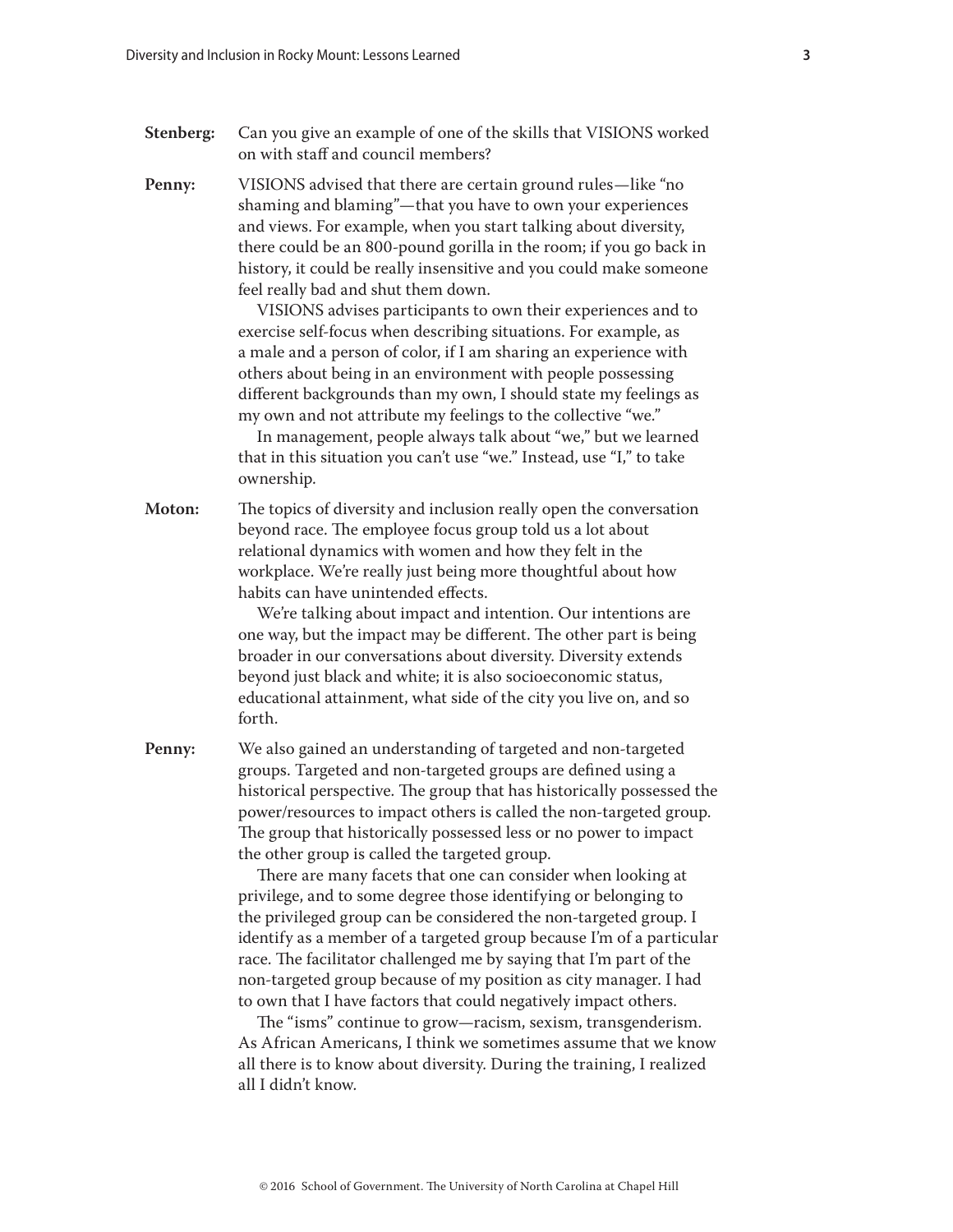### **Stenberg:** What is the diversity plan's current status?

**Penny:** We haven't finalized the plan, because the senior leadership team worked with VISIONS to draft the plan, but we had not selected our employee committee, the Diversity Inclusion Group (DIG), at that point.

> The DIG consists of a cross-section of 26 employees. Thom leads the group and is the City Manager's Office representative.

*We've been doing a lot of work with the senior staff and council members, getting them to think more broadly and deeply about diversity and inclusion. Now we have an action group that will take the plan forward and implement it throughout the organization.*

The group went through two days of training in October 2015. The DIG members' training closely followed the leadership team's training. Topics included fundamental terms—such as diversity, inclusion, and targeted and non-targeted groups—and learning strategies for effective cross-cultural communication, to name a few.

A DIG leadership group with three chairs has been created, based on race and gender, and Thom is one of the tri-chairs. The individuals chosen to form the group had associations with persons from diverse backgrounds or could identify the "isms" (not just gender, race, and sex, but all the other elements) and differed in terms of position and background, such as hourly/salary, non-management/management, and educational attainment.

The DIG members have formed work teams to help create a more diverse and inclusionary work environment. In essence, that is the group's charge.

**Stenberg:** What will the DIG do now?

**Penny:** We've been doing a lot of work with the senior staff and council members, getting them to think more broadly and deeply about diversity and inclusion. Now we have an action group that will take the plan forward and implement it throughout the organization.

**Stenberg:** What are some examples of possible steps the DIG will take to move forward?

**Penny:** DIG members have expressed to Thom that they do not like to be referred to as "eyes and ears" because that phrase suggests being a tattletale. So the group will serve as "ambassadors" and as collaborators with the leadership team to implement different aspects of the diversity and inclusion plan. They will help shape the transition to a more culturally diverse and inclusive organization and will serve as a resource to others wishing to learn about the initiative. As they see things that are contrary to the plan, we want them to keep us informed.

> The goal is for all of our 900 employees to have diversity and inclusion training. The DIG can also help share information in their work groups.

We have to consider how we approach different things. Some of us are stuck in our traditional ways. For example, at a Supervisors' Graduation, I asked Thom to bless the food before the meal, and he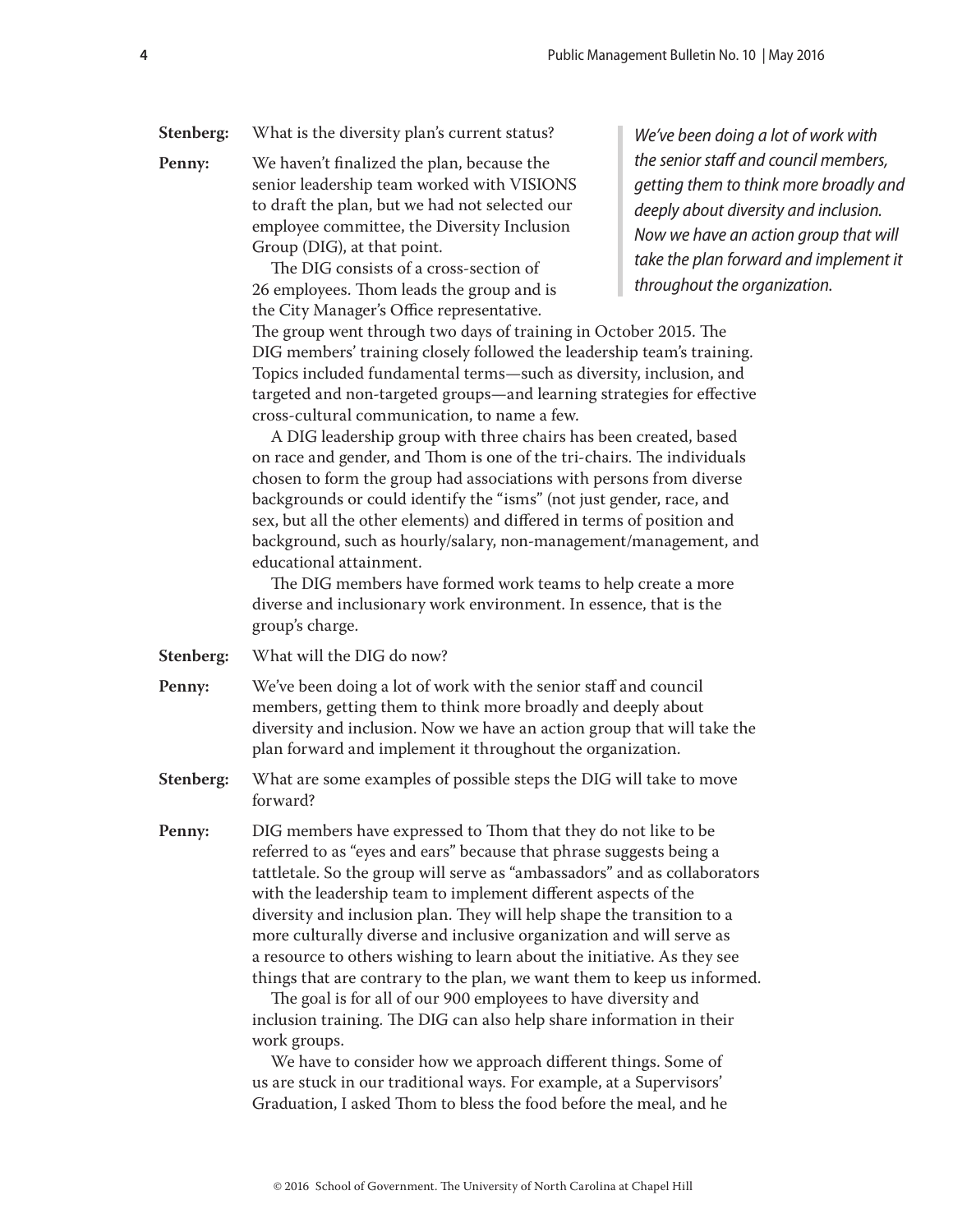|           | stated that I had just put him in a really<br>tough place because not everyone necessarily<br>believes.<br>There's a pastor in a community who, when<br>asked to pray, recognizes that everybody may<br>not worship the same deity. He lets them<br>know that he is going to pray, but before he<br>prays, he has a moment of silence, to let the<br>people go in their own special place. He doesn't want to offend<br>anybody; nor did Thom, in that meeting.                                                                                                                                                                            | The reality is that the leadership team<br>must remain engaged throughout this<br>initiative, and every employee has a<br>role to play in fostering a more diverse<br>and inclusive work environment. |
|-----------|--------------------------------------------------------------------------------------------------------------------------------------------------------------------------------------------------------------------------------------------------------------------------------------------------------------------------------------------------------------------------------------------------------------------------------------------------------------------------------------------------------------------------------------------------------------------------------------------------------------------------------------------|-------------------------------------------------------------------------------------------------------------------------------------------------------------------------------------------------------|
| Moton:    | We had intended to turn implementation over to the DIG, but<br>VISIONS advised us that this plan has to work from both ends. The<br>plan has a five-year time line, and much of the responsibility for<br>action falls on department heads and departments.<br>The reality is that the leadership team must remain engaged<br>throughout this initiative, and every employee has a role to play in<br>fostering a more diverse and inclusive work environment.                                                                                                                                                                             |                                                                                                                                                                                                       |
| Stenberg: | How are the council and staff kept informed about progress?                                                                                                                                                                                                                                                                                                                                                                                                                                                                                                                                                                                |                                                                                                                                                                                                       |
| Penny:    | The leadership team will update the council. We want to make sure,<br>even though we have the DIG as our ambassadors and collaborators,<br>that we're not giving this to them. We're not stepping away from it.<br>We have to be a part of the process. There is nothing worse<br>than to say, "Okay, we have done our work, now you take it and<br>don't bother us." Thom always updates department heads at staff<br>meetings, and we talk about what's going on.                                                                                                                                                                        |                                                                                                                                                                                                       |
| Moton:    | VISIONS has encouraged us to think about the project as a learning<br>lab. It's not just a task to be checked off as being done-and we're all<br>of a sudden culturally competent.<br>We're planning on more training for the DIG. Topics will<br>continue to build upon the previous training to deepen and<br>reinforce foundational diversity and inclusion concepts, and the<br>workshops will provide opportunities for DIG members to practice<br>skills.<br>The learning will be ongoing. Individuals don't become<br>comfortable dealing with this topic at the same rate, and we do want<br>our employees to be more comfortable. |                                                                                                                                                                                                       |
| Penny:    | We have supervisor meetings quarterly. We've been updating<br>supervisors on diversity and inclusion, and we record those<br>sessions to put on YouTube to make the information available to<br>our employees. We want them to be able to see what we are talking<br>about in those supervisor meetings.                                                                                                                                                                                                                                                                                                                                   |                                                                                                                                                                                                       |
| Moton:    | We have sent two workforce communications to employees on<br>diversity and inclusion-one last year and one this year. We've tried<br>to be intentional about it.                                                                                                                                                                                                                                                                                                                                                                                                                                                                           |                                                                                                                                                                                                       |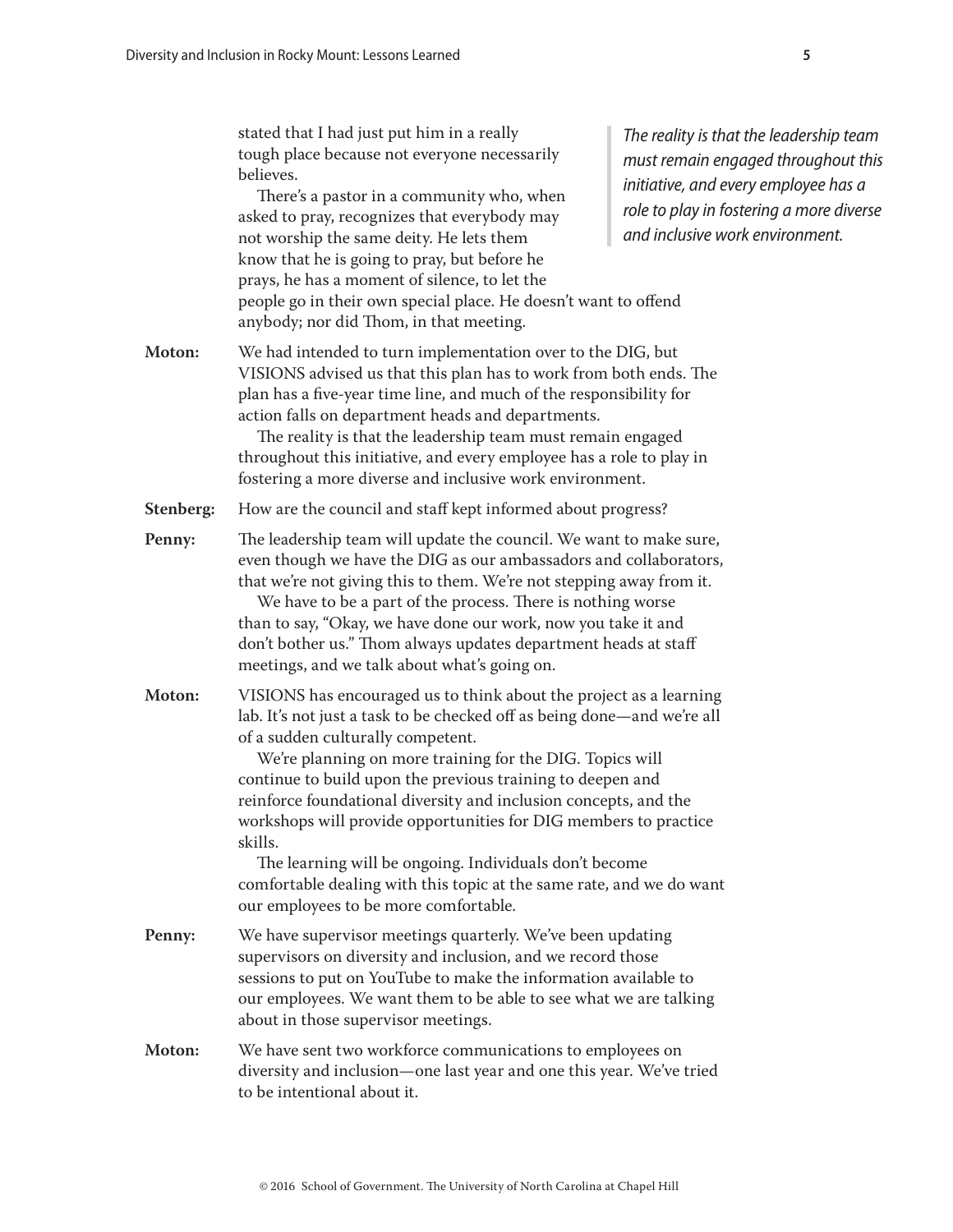| Stenberg: | More and more of North Carolina's communities are likely going<br>to need to come to grips with diversity as their demographics<br>change. They will want to apply inclusion concepts throughout the<br>organization and seek to change and align cultures. What advice<br>would you give to fellow city or county managers or elected officials<br>who want to embark on this journey to really dig into diversity as<br>you have done?                                                                                                                       |  |
|-----------|----------------------------------------------------------------------------------------------------------------------------------------------------------------------------------------------------------------------------------------------------------------------------------------------------------------------------------------------------------------------------------------------------------------------------------------------------------------------------------------------------------------------------------------------------------------|--|
| Penny:    | Ours being a global society, you can't shy away from it. It doesn't<br>matter how small the community is, chances are you will see<br>people of different nationalities, and we have to appreciate this.<br>I don't think we could have launched this effort without having<br>someone lead us through the process. If we're trying to affect<br>organizational culture, diversity training is very important to<br>understanding the people who work in our organization and why<br>they do what they do.                                                     |  |
| Stenberg: | Would you say that a greater appreciation of the importance of<br>diversity is one of the main benefits of the experience thus far?                                                                                                                                                                                                                                                                                                                                                                                                                            |  |
| Penny:    | I think so. With regard to community projects, we selected<br>the design/build team and told them we wanted to be in the<br>neighborhood of 30 percent participation by minority contractors.<br>Many North Carolina local governments seek about 5-10<br>percent participation by minority/women business enterprises. The<br>company we chose was Barnhill Contracting; they came in at about<br>30-35 percent minority participation, which was recognized by<br>our council. One of Barnhill's architects is an African American<br>from Edgecombe County. |  |
|           | © 2016 School of Government. The University of North Carolina at Chapel Hill                                                                                                                                                                                                                                                                                                                                                                                                                                                                                   |  |

**Penny:** I want to make sure we recognize the council's commitment and

**Moton:** Even among our leadership team, people wanted to know

support. In addition to funding the first phase at \$60,000, they committed another \$35,000 in our current budget. Some council members said they want to be leading the pack, not following. I hope that with the diversity inclusion process, we are leading the

when we'll be finished with the training. We're becoming more comfortable with the notion that this effort is more about cultural shifts, is ongoing, and needs reinforcement. The feedback has been positive, but there was a period when we were in the middle of transition and wondering where this is really going to lead.

pack.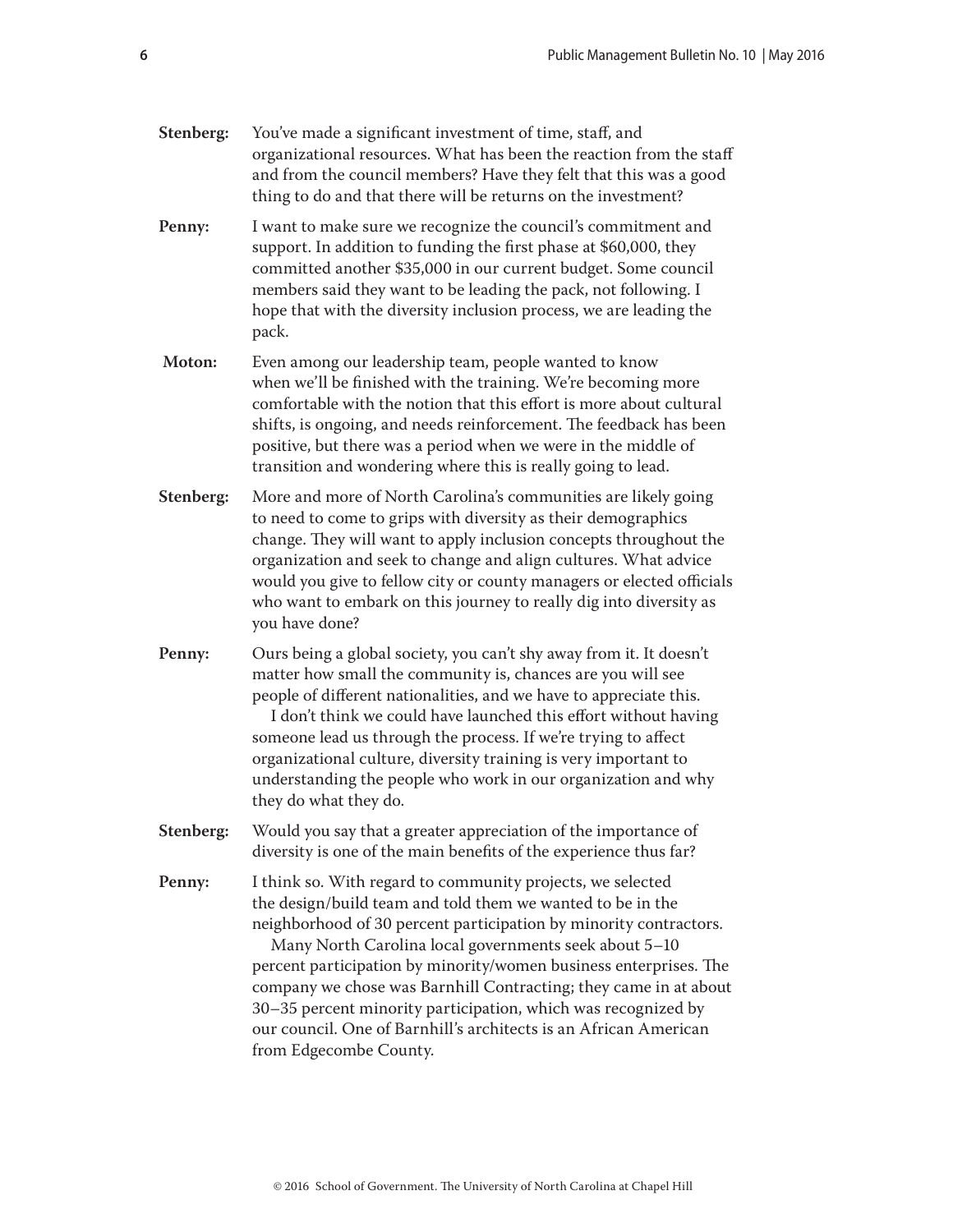**Moton:** Also, the training made us more conscious of how we can be motivated by others if we don't assume that because we look alike or talk alike, we must think alike or approach things the same way. We learned the term "microaggressions"—those small stings that happen throughout the day. Microaggressions are verbal slights or personal stings experienced by a member of a targeted group.

> The microaggressions in and of themselves do not amount to a sufficient level of insult or disrespect to warrant a full response. Over time, however, microaggressions have a profound emotional impact on the targeted group member. You can think of microaggressions as small put-downs; for example, someone walking into an administrative office and immediately assuming that of the two employees standing in the office, the female employee is the administrative assistant and the male employee is the supervisor/professional.

- **Penny:** In the first training, one of our staff members kept saying that we are more similar than we are different. When the person said that, the facilitator immediately wanted to dig deeper. After further discussion, the person understood that we are different. Recognizing those differences is very important in how we relate.
- **Moton:** We learned what it really means when we say that we are color blind. It's nice to say that, but in reality it's like saying, "I am gender blind—I don't know if these are men or women."

You really notice things and learn how to be aware of how you are treating people. Through our training, we learned that the concept of equality (sameness) takes the approach that everyone is the same and ignores our differences; on the other hand, the concept of equity (fairness) takes into account our differences, both visible and invisible.

**Penny:** The training is not perfect, but it's a good learning experience and continuing learning process. The things said in our leadership team and Diversity Inclusion Group meetings are confidential.

> When the DIG was going through two-day training, I told Thom that I was just going to drop in to show support. When I got there, the group members were sitting in circles and wanted me to sit in a circle. I told them that I wasn't going to sit in a circle because I wasn't going to be there long—I just wanted to observe. One of the facilitators tried to force me to participate in a circle. I told him I didn't mind explaining to the group why, but I didn't want to get into the circle because I wasn't going to be there long.

> At the end of the day, the facilitator told the group that he had made an error. He said, "A white person tried to force the manager to do something." He wanted to apologize, but I understood. I told Thom that had I not gone down to that training at all, it would have sent a message to those employees that I really wasn't interested,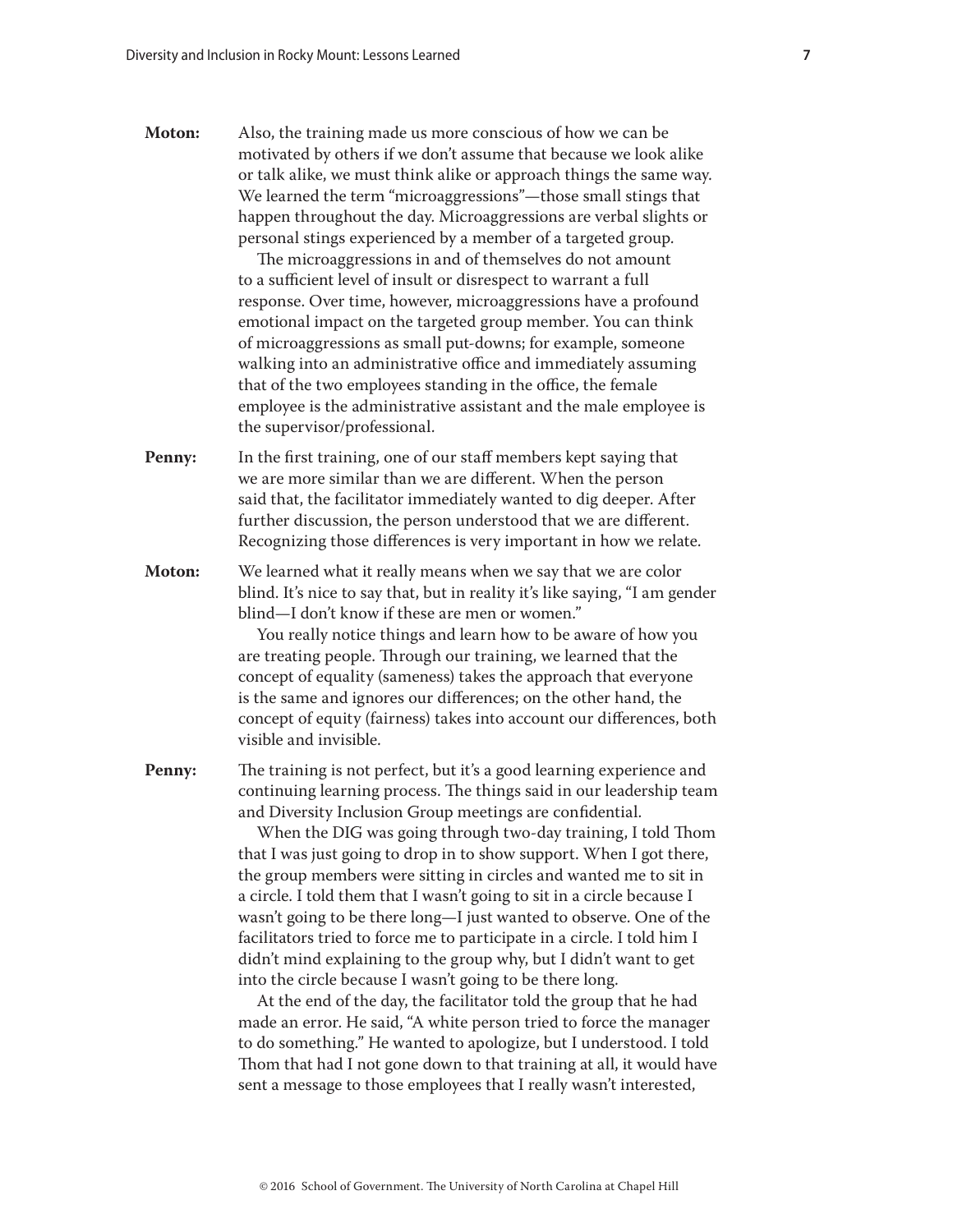that this was all for show. I would never allow anyone to have any type of training in our organization that I, as a manager, cannot walk into, observe, and support.

<span id="page-7-0"></span>**Moton:** Everybody considering undertaking a diversity and inclusion initiative should have engagement from the top of the organization: the manager's office and assistants and elected officials. This type of engagement in the process, instead of delegating it to a committee to work on and bring back, is really important.

> Cultural change is more than a plan. The plan is less significant than the process of just having this conversation. Developing cultural competency moves our thinking to a different level of awareness of things that may seem obvious to others.

**Stenberg:** What you have been going through in diversity and inclusion planning and training and what lies ahead for Rocky Mount in terms of culture change should provide valuable lessons to other communities in North Carolina. We hope they will learn from your experiences.

## **Post-Interview Progress**

#### **Diversity and Inclusion Plan**

Since this interview, the Diversity and Inclusion Plan has been finalized. The plan includes three goals:

- 1. Workforce Diversity—Recruit from a diverse, qualified labor market to secure a high-performing workforce recruited locally, regionally, and nationally.
- 2. Workplace Inclusion—Cultivate an internal culture that recognizes, understands, appreciates, and leverages diversity, enabling each individual to contribute to his/her full potential and furthering retention.
- 3. Sustainability—Develop structures and strategies to equip the organization with the ability to manage diversity, be accountable, measure results, refine approaches on the basis of data, and achieve a culture of inclusive learning and development.

Each goal includes a series of strategies, action steps by year, and measures of success. However, the leadership team fully expects that adjustments will be made to the plan during its initial five-year horizon in order to take advantage of new opportunities and/or address areas that are later identified as areas of need.

Diversity Inclusion Group members have established the following work groups or subcommittees:

- 1. Executive Committee (in place at the time of the interview)
- 2. Welcome and Connect Committee
- 3. Operations and Guidelines Committee
- 4. Communications Committee
- 5. Support and Logistics Committee
- 6. Education and Engagement Committee
- 7. Meeting Recording Committee